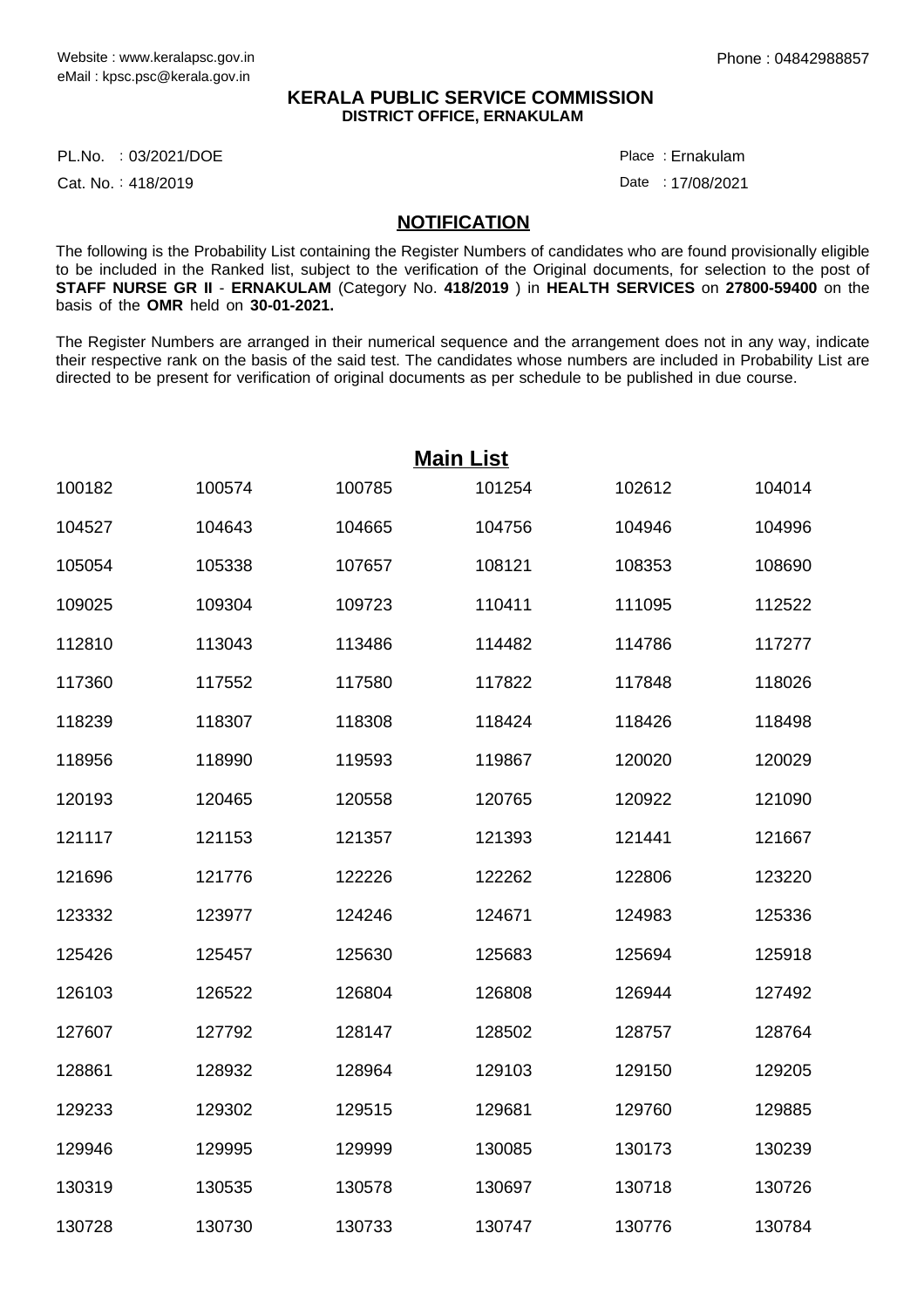| 130785 | 130799 | 130835 | 130838 | 130847 | 130871 |
|--------|--------|--------|--------|--------|--------|
| 130885 | 130889 | 130897 | 130909 | 130914 | 130915 |
| 130919 | 130921 | 130946 | 130976 | 131023 | 131029 |
| 131032 | 131048 | 131049 | 131058 | 131088 | 131098 |
| 131102 | 131120 | 131139 | 131164 | 131167 | 131175 |
| 131181 | 131210 | 131213 | 131226 | 131233 | 131270 |
| 131280 | 131345 | 131348 | 131364 | 131381 | 131388 |
| 131401 | 131419 | 131435 | 131447 | 131453 | 131479 |
| 131495 | 131506 | 131547 | 131559 | 131576 | 131590 |
| 131611 | 131624 | 131647 | 131650 | 131659 | 131665 |
| 131688 | 131699 | 131707 | 131709 | 131715 | 131722 |
| 131723 | 131733 | 131746 | 131750 | 131763 | 131774 |
| 131784 | 131813 | 131814 | 131831 | 131833 | 131851 |
| 131855 | 131859 | 131869 | 131894 | 131901 | 131907 |
| 131922 | 131928 | 131937 | 131986 | 131993 | 131999 |
| 132018 | 132026 | 132033 | 132052 | 132076 | 132086 |
| 132089 | 132105 | 132146 | 132147 | 132176 | 132188 |
| 132201 | 132204 | 132237 | 132241 | 132245 | 132246 |
| 132262 | 132273 | 132274 | 132275 | 132290 | 132291 |
| 132300 | 132330 | 132345 | 132346 | 132379 | 132387 |
| 132411 | 132418 | 132419 | 132422 | 132440 | 132446 |
| 132450 | 132476 | 132495 | 132530 | 132531 | 132533 |
| 132535 | 132562 | 132566 | 132573 | 132576 | 132579 |
| 132599 | 132626 | 132629 | 132631 | 132662 | 132672 |
| 132673 | 132682 | 132697 | 132740 | 132761 | 132767 |
| 132770 | 132793 | 132809 | 132812 | 132815 | 132881 |
| 132884 | 132887 | 132895 | 132897 | 132904 | 132910 |
| 132912 | 132932 | 132940 | 132953 | 132973 | 132983 |
| 132985 | 132990 | 132995 | 133045 | 133060 | 133063 |
| 133068 | 133125 | 133148 | 133152 | 133193 | 133221 |
| 133254 | 133259 | 133262 | 133279 | 133284 | 133291 |
| 133331 | 133359 | 133375 | 133381 | 133398 | 133402 |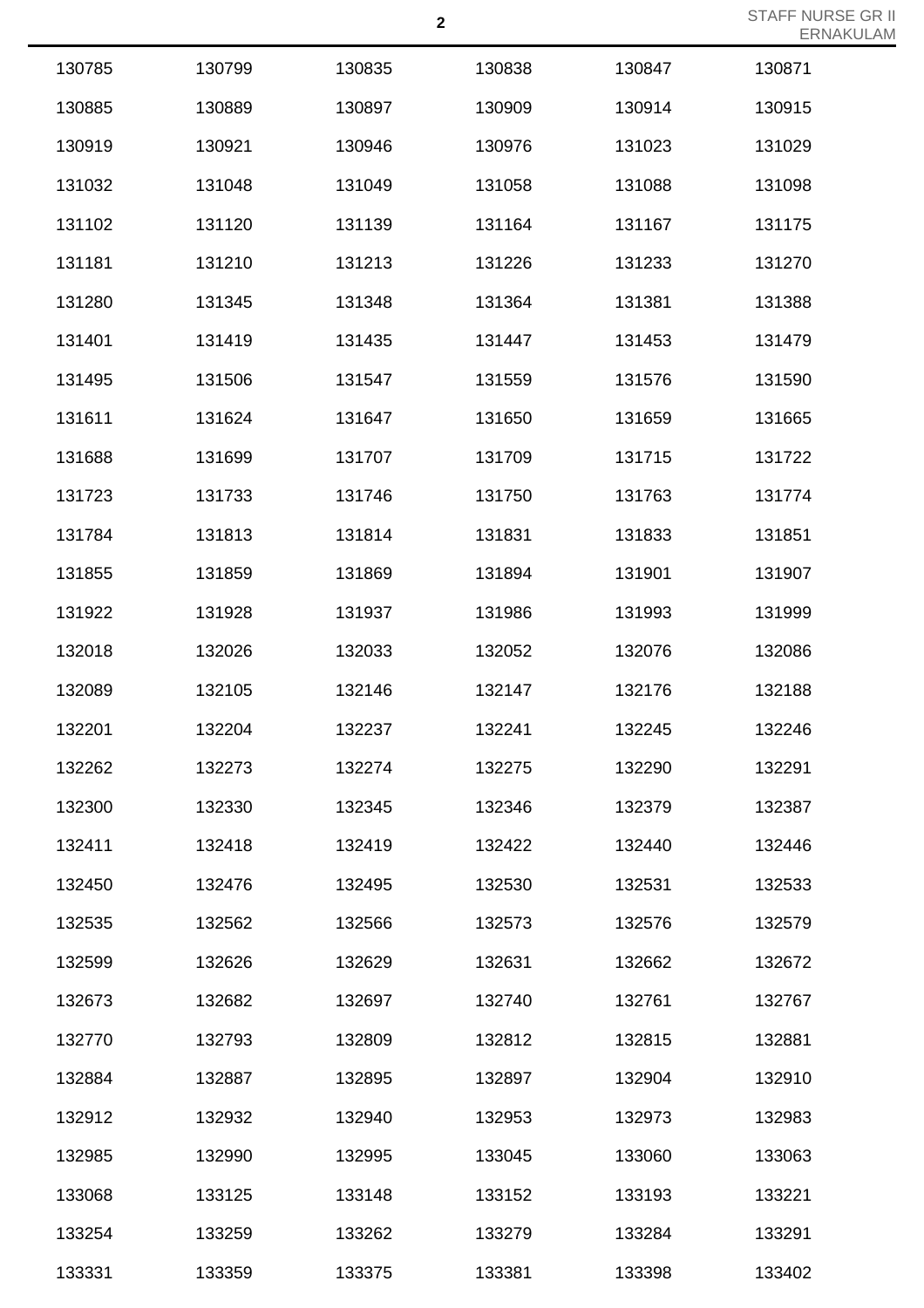| 133407 | 133454 | 133459 | 133476 | 133489 | 133495 |
|--------|--------|--------|--------|--------|--------|
| 133512 | 133524 | 133559 | 133561 | 133574 | 133580 |
| 133586 | 133628 | 133641 | 133654 | 133666 | 133678 |
| 133683 | 133686 | 133702 | 133706 | 133723 | 133732 |
| 133742 | 133744 | 133758 | 133781 | 133799 | 133847 |
| 133856 | 133860 | 133864 | 133868 | 133870 | 133873 |
| 133897 | 133904 | 133910 | 133926 | 133928 | 133944 |
| 133966 | 133990 | 133999 | 134042 | 134056 | 134098 |
| 134100 | 134105 | 134107 | 134110 | 134128 | 134131 |
| 134133 | 134147 | 134155 | 134201 | 134217 | 134237 |
| 134239 | 134247 | 134260 | 134284 | 134291 | 134308 |
| 134328 | 134343 | 134360 | 134379 | 134408 | 134420 |
| 134425 | 134427 | 134442 | 134455 | 134458 | 134481 |
| 134502 | 134516 | 134528 | 134549 | 134563 | 134571 |
| 134589 | 134652 | 134656 | 134672 | 134676 | 134681 |
| 134710 | 134722 | 134724 | 134738 | 134761 | 134764 |
| 134768 | 134772 | 134775 | 134805 | 134848 | 134853 |
| 134859 | 134860 | 134870 | 134871 | 134888 | 134897 |
| 134899 | 134914 | 134950 | 134953 | 134955 | 134964 |
| 134973 | 134974 | 134987 | 134995 | 135014 | 135021 |
| 135028 | 135040 | 135042 | 135043 | 135073 | 135074 |
| 135078 | 135092 | 135095 | 135099 | 135127 | 135147 |
| 135151 | 135163 | 135166 | 135172 | 135196 | 135222 |
| 135233 | 135322 | 135328 | 135355 | 135358 | 135361 |
| 135362 | 135366 | 135377 | 135391 | 135428 | 135458 |
| 135500 | 135504 | 135517 | 135534 | 135577 | 135601 |
| 135625 | 135654 | 135658 | 135679 | 135686 | 135689 |
| 135690 | 135705 | 135821 | 135845 | 135864 | 135867 |
| 135872 | 135928 | 136040 | 136131 | 137135 | 137533 |
| 137717 | 137726 | 138384 | 139001 | 139352 | 139577 |
| 140311 | 142170 | 142957 | 144738 | 144986 | 145620 |
| 145820 | 146200 | 148438 | 149095 | 149289 | 151808 |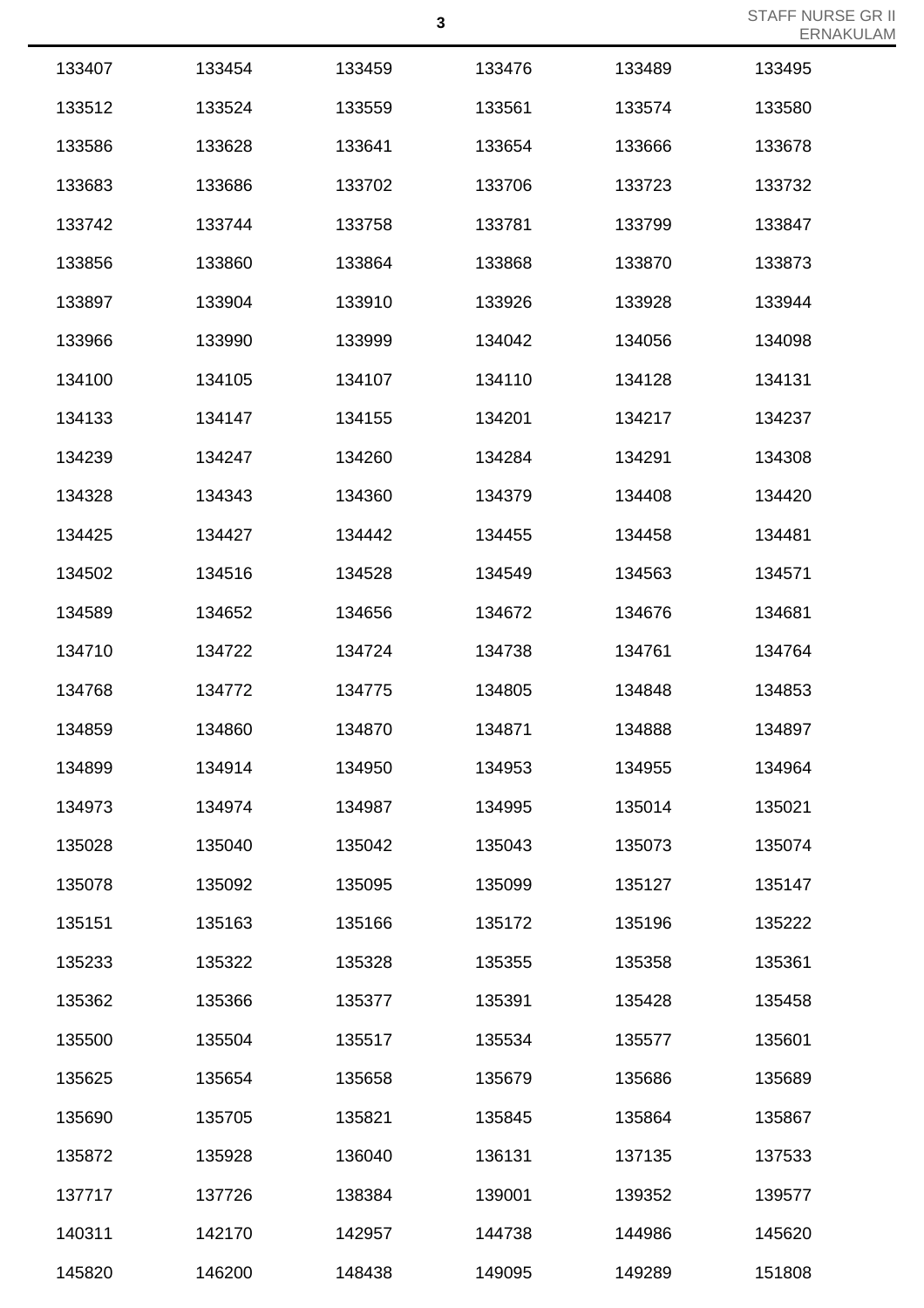## **Supplementary List Ezhava/Thiyya/Billava**

| 104350                 | 106929 | 109844 | 113707 | 115770 | 116804 |  |  |
|------------------------|--------|--------|--------|--------|--------|--|--|
| 117432                 | 117457 | 117516 | 117699 | 117958 | 118483 |  |  |
| 118927                 | 118966 | 119065 | 119138 | 119365 | 119631 |  |  |
| 119998                 | 120133 | 120353 | 121113 | 121507 | 121900 |  |  |
| 121950                 | 122006 | 122080 | 122323 | 122826 | 125512 |  |  |
| 125563                 | 125741 | 126045 | 126800 | 127409 | 129219 |  |  |
| 129248                 | 129576 | 129687 | 129697 | 130371 | 130398 |  |  |
| 130596                 | 130743 | 130790 | 130805 | 130815 | 130845 |  |  |
| 130905                 | 131097 | 131308 | 131490 | 131581 | 131680 |  |  |
| 131742                 | 131885 | 132015 | 132254 | 132348 | 132500 |  |  |
| 132556                 | 132644 | 132658 | 132676 | 132679 | 132701 |  |  |
| 132830                 | 132877 | 132954 | 133026 | 133124 | 133136 |  |  |
| 133139                 | 133242 | 133246 | 133258 | 133339 | 133463 |  |  |
| 133483                 | 133537 | 133575 | 133740 | 133745 | 133866 |  |  |
| 133874                 | 133961 | 133987 | 134084 | 134094 | 134119 |  |  |
| 134205                 | 134226 | 134227 | 134288 | 134398 | 134412 |  |  |
| 134419                 | 134529 | 134532 | 134898 | 134910 | 134983 |  |  |
| 134992                 | 135318 | 135319 | 135352 | 135398 | 135408 |  |  |
| 135455                 | 135497 | 135555 | 135573 | 135728 | 135756 |  |  |
| 135830                 | 138742 |        |        |        |        |  |  |
| <b>Scheduled Caste</b> |        |        |        |        |        |  |  |
| 100912                 | 101764 | 103580 | 104227 | 104963 | 110766 |  |  |
| 112839                 | 115107 | 118642 | 119331 | 119445 | 119504 |  |  |
| 119853                 | 120692 | 123325 | 123698 | 125507 | 127555 |  |  |
| 129024                 | 129640 | 131024 | 131160 | 131161 | 131205 |  |  |
| 131246                 | 131865 | 132039 | 132043 | 132092 | 132142 |  |  |
| 132160                 | 132259 | 132309 | 132380 | 132438 | 132442 |  |  |
| 132507                 | 132526 | 132567 | 132723 | 132858 | 133267 |  |  |
| 133395                 | 133477 | 133642 | 133939 | 133941 | 133951 |  |  |
| 134035                 | 134088 | 134253 | 134295 | 134368 | 134387 |  |  |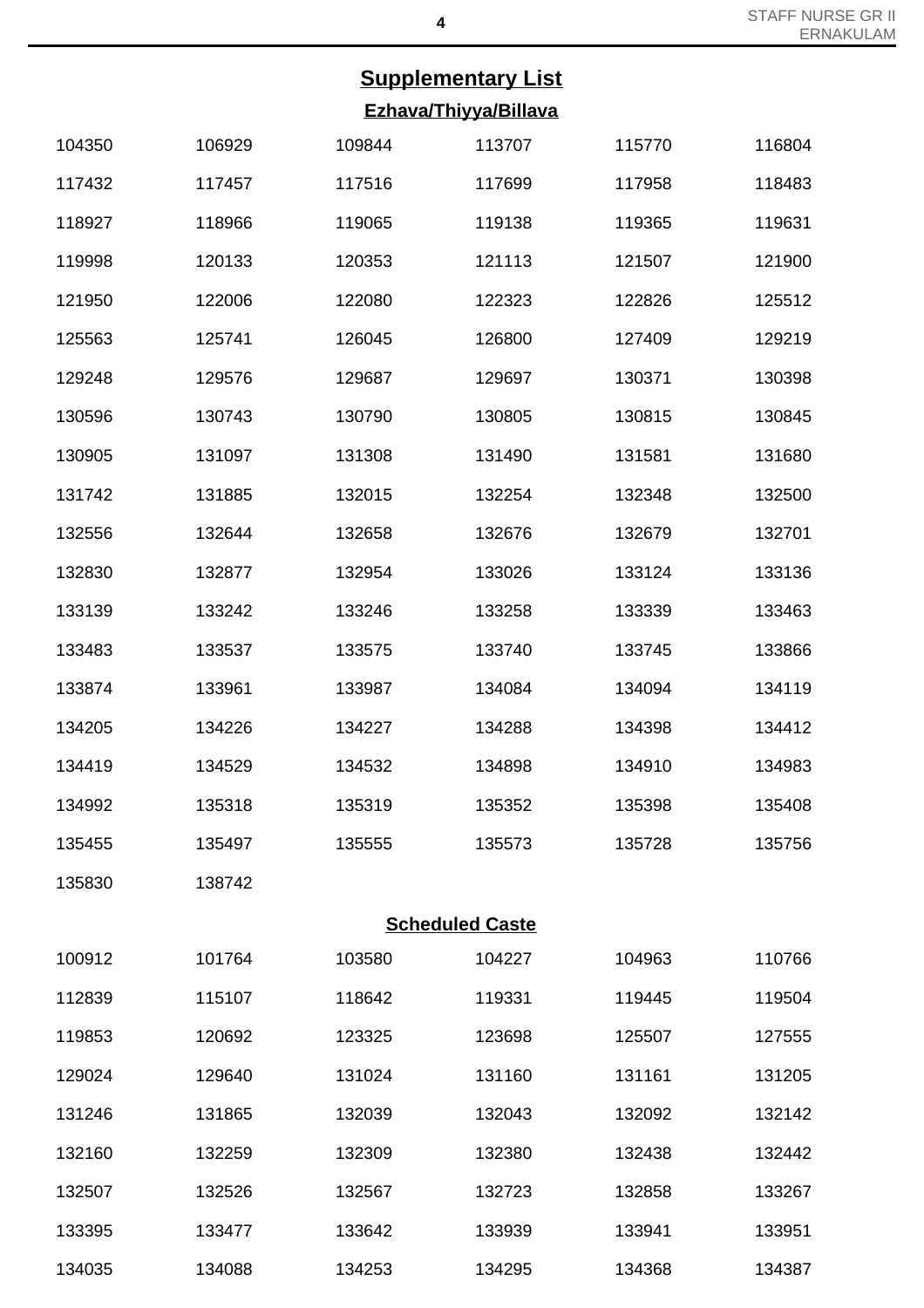| STAFF NURSE GR II |
|-------------------|
| ERNAKULAM         |

|        |        |        | $\sqrt{5}$                 |        | <b>STAFF NURSE</b><br><b>ERNAKI</b> |
|--------|--------|--------|----------------------------|--------|-------------------------------------|
| 134434 | 134451 | 134561 | 134861                     | 134979 | 135255                              |
| 135305 | 135335 | 135530 | 135813                     | 135832 | 136350                              |
| 146843 |        |        |                            |        |                                     |
|        |        |        | <b>Scheduled Tribe</b>     |        |                                     |
| 101482 | 125490 | 129445 | 129456                     | 129500 | 131591                              |
| 132338 | 132454 | 134178 | 135221                     |        |                                     |
|        |        |        | <b>Muslim</b>              |        |                                     |
| 109597 | 111591 | 115191 | 119204                     | 120955 | 121535                              |
| 121554 | 121586 | 121724 | 122058                     | 122654 | 128368                              |
| 129324 | 129817 | 129898 | 130700                     | 130798 | 130800                              |
| 130875 | 130950 | 131009 | 131105                     | 131117 | 131131                              |
| 131132 | 131214 | 131215 | 131322                     | 131445 | 131497                              |
| 131585 | 131587 | 131621 | 131692                     | 131694 | 131703                              |
| 131775 | 131953 | 131981 | 131997                     | 132029 | 132036                              |
| 132046 | 132103 | 132108 | 132177                     | 132229 | 132297                              |
| 132382 | 132475 | 132497 | 132600                     | 132634 | 132719                              |
| 132774 | 133008 | 133143 | 133237                     | 133362 | 133417                              |
| 133563 | 133567 | 133671 | 133692                     | 133721 | 133750                              |
| 133778 | 133883 | 133986 | 134027                     | 134028 | 134130                              |
| 134141 | 134174 | 134406 | 134421                     | 134460 | 134678                              |
| 134777 | 134890 | 134916 | 134939                     | 134996 | 135011                              |
| 135072 | 135193 | 135393 | 135457                     | 135506 | 135523                              |
| 135595 | 135692 | 135701 | 135799                     | 135857 | 135865                              |
| 137238 | 142071 | 142181 | 144283                     |        |                                     |
|        |        |        | <b>Latin Catholics/A.I</b> |        |                                     |
| 113847 | 117681 | 119512 | 130622                     | 130695 | 130854                              |
| 131361 | 131579 | 131617 | 132181                     | 132321 | 132362                              |
| 132408 | 132470 | 132570 | 132588                     | 132592 | 132786                              |
| 133307 | 133857 | 134040 | 134176                     | 134478 | 134489                              |
| 134515 | 134547 | 134581 | 134878                     | 135164 | 135311                              |
| 135869 | 135875 | 137642 |                            |        |                                     |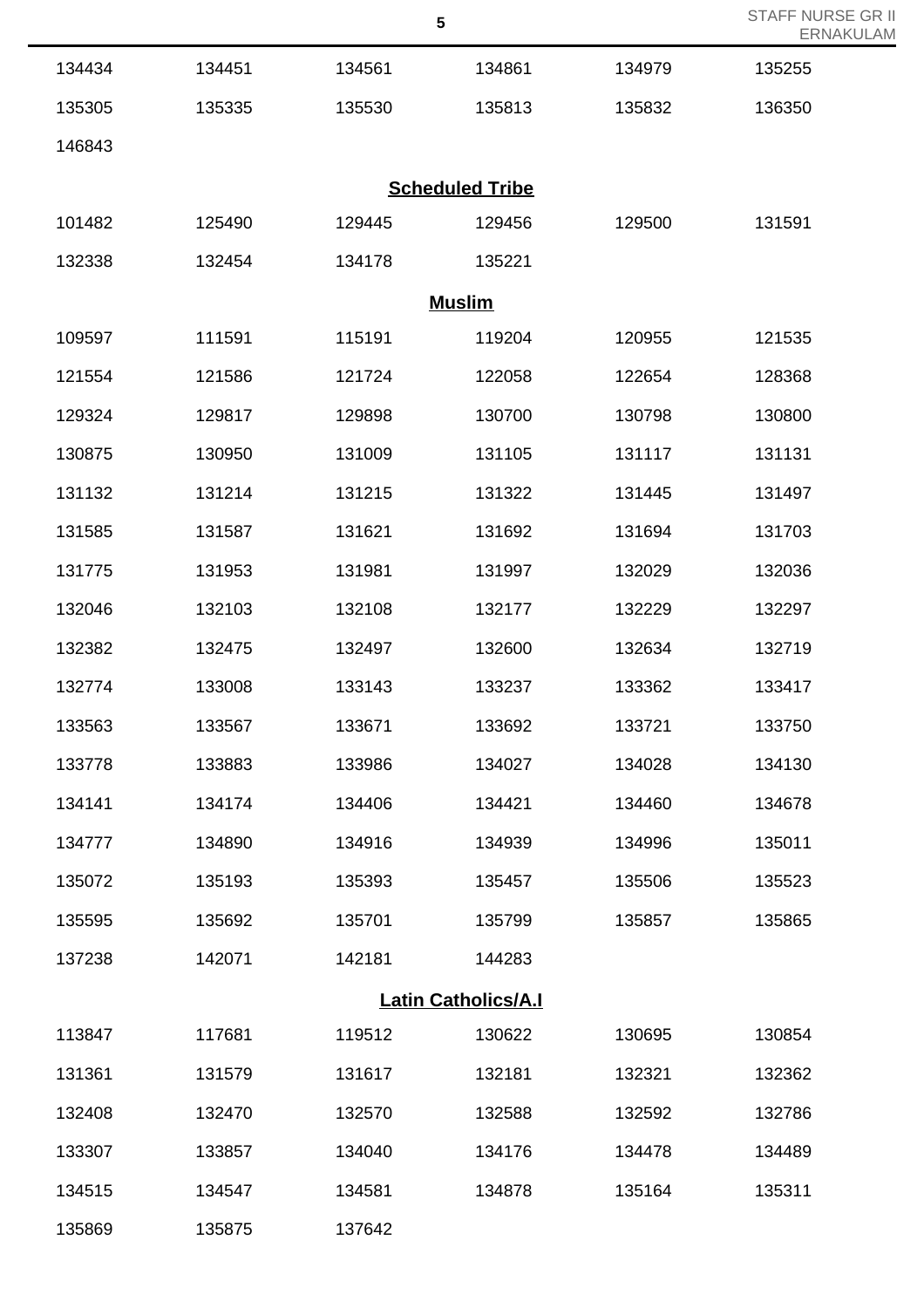|        |        |                                                 | O                  |                                                                | <b>ERNAKULAM</b> |  |
|--------|--------|-------------------------------------------------|--------------------|----------------------------------------------------------------|------------------|--|
|        |        |                                                 | <b>OBC</b>         |                                                                |                  |  |
| 118890 | 120256 | 125081                                          | 125423             | 130031                                                         | 130080           |  |
| 131106 | 131383 | 131474                                          | 131542             | 131827                                                         | 131906           |  |
| 132303 | 132537 | 132613                                          | 132861             | 133823                                                         | 134426           |  |
| 134728 | 134889 | 134971                                          | 135609             | 137018                                                         | 141618           |  |
| 146818 |        |                                                 |                    |                                                                |                  |  |
|        |        |                                                 | <b>Viswakarma</b>  |                                                                |                  |  |
| 102627 | 122755 | 125764                                          | 126586             | 129317                                                         | 129913           |  |
| 129971 | 130361 | 131354                                          | 131902             | 131924                                                         | 132333           |  |
| 132829 | 132935 | 132988                                          | 133112             | 133289                                                         | 133633           |  |
| 134002 | 134774 | 134849                                          | 135122             | 135307                                                         | 135903           |  |
| 141185 |        |                                                 |                    |                                                                |                  |  |
|        |        |                                                 | <b>SIUC Nadar</b>  |                                                                |                  |  |
| 102250 | 103229 | 103907                                          | 104250             | 104324                                                         | 106954           |  |
| 108293 | 135478 |                                                 |                    |                                                                |                  |  |
|        |        | <b>Scheduled Caste Converts to Christianity</b> |                    |                                                                |                  |  |
| 103106 | 110778 | 116591                                          | 131254             | 131728                                                         | 133711           |  |
| 134262 | 134555 |                                                 |                    |                                                                |                  |  |
|        |        |                                                 | <b>Dheevara</b>    |                                                                |                  |  |
| 119482 | 121435 | 125214                                          | 125822             | 133312                                                         | 133691           |  |
| 134092 | 135859 |                                                 |                    |                                                                |                  |  |
|        |        |                                                 | <b>Hindu Nadar</b> |                                                                |                  |  |
| 100883 | 103032 | 104025                                          | 104808             | 107487                                                         | 107650           |  |
| 134103 | 135581 |                                                 |                    |                                                                |                  |  |
|        |        |                                                 |                    | <b>List of Differently Abled Candidates for 3% Reservation</b> |                  |  |
|        |        |                                                 | <b>Low Vision</b>  |                                                                |                  |  |
|        |        |                                                 | Not Eligible       |                                                                |                  |  |

STAFF NURSE GR II

**Hearing Impairment**

**DA-HI**

**Locomotor Disability / Cerebral Palsy**